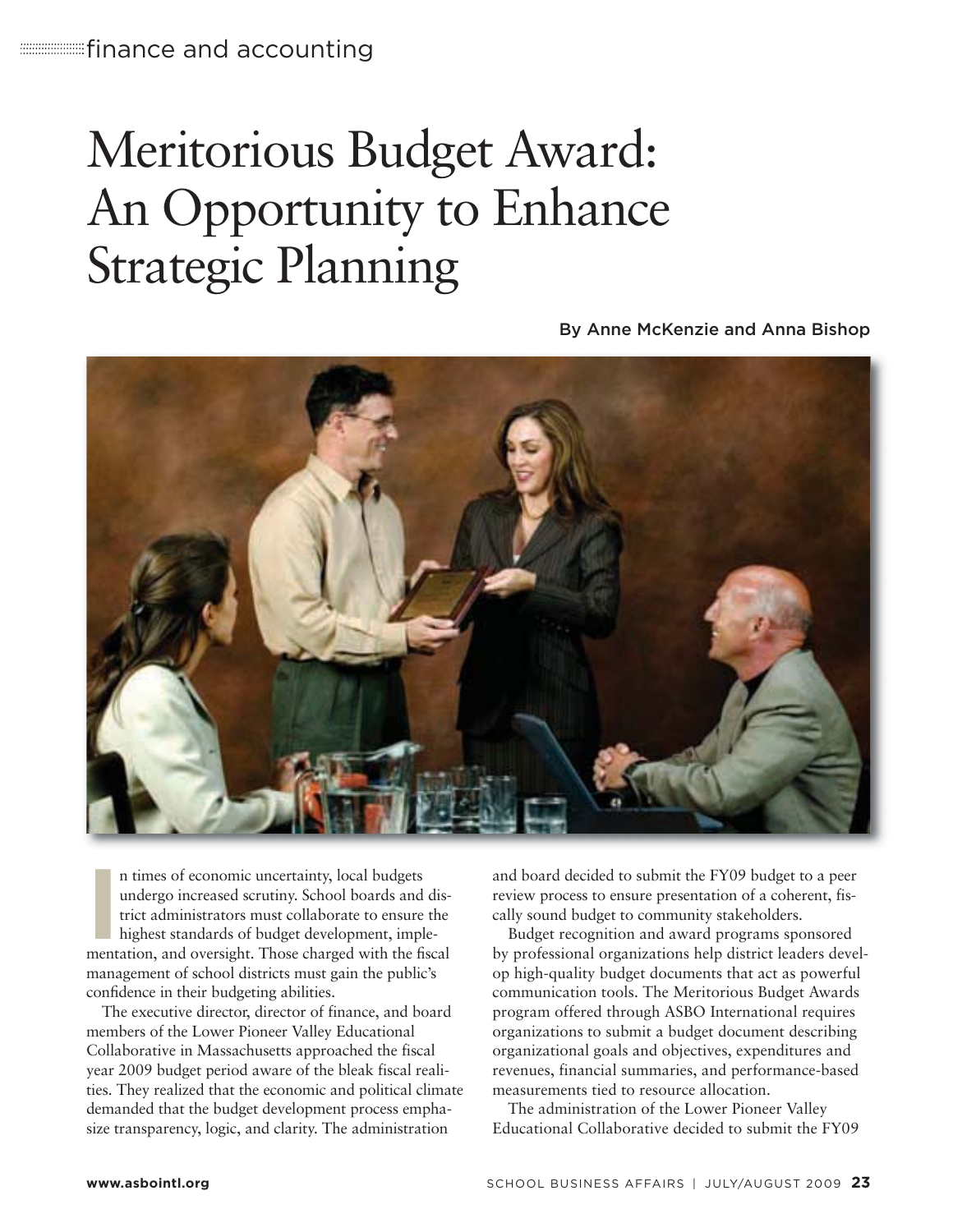budget to ASBO in the spring of 2008. After reviewing the guidelines for submission, it became evident that a Meritorious Budget Award submission would require thoughtful discussions and planning among leadership team members. To fulfill the award criteria, the administration needed to have a clear, shared understanding of organizational goals and strategies. The administration would also need to understand and articulate how resource allocation supported the organization's strategic plan. The executive director and the director of finance determined that strategic planning meetings with the leadership team would provide the context for FY09 budget development.

Linking strategic planning and budget development may seem obvious; however, previous discussions about budgets had focused on overall percentage increases or decreases. The administrative team did not always link budget development to our strategic plan. We had not consistently prioritized expenditures in relation to clearly defined performance results. Consequently, complete integration between the strategic plan and the operating budget was lacking.

The executive director and director of finance asked department heads to use data analysis when determining their budget priorities. This process included analysis of demographic data and enrollment trends and evaluation of expenditure impact over time.

The first part of the process—analysis of demographic data, enrollment trends, and projected revenues—was familiar and standard practice. Evaluating expenditure impact historically proved to be more complex.

Members of the administrative team had to consider questions like: Why are we funding this program or service? What evidence do we have that supporting a particular program or service represents the best use of resources? Can we demonstrate that a funding decision has a positive effect on educational quality or that decreased funding would adversely affect educational quality? Is there a more cost-efficient method of achieving an equal outcome?

Although the administrative team had previously considered these questions individually, we had not discussed the questions as a team nor had we consistently presented data to support our answers.

### **Improved Strategic Planning**

Preparing a Meritorious Budget Award (MBA) submittal offers many benefits. Perhaps the most significant is the emphasis on aligning resource allocation with specific performance targets. School administrators are accustomed to using data-driven decision making for instructional decisions; using academic data when making financial decisions is not as common. It may be attributed to the obvious difficulties inherent in measuring



efficiency with regard to the myriad factors that influence student achievement (Cooze 1991). The process of preparing for the MBA enhanced the sophistication and quality of budget conversations. The conversation shifted from "We think this program is effective" to "How do we evaluate program effects?" and "What is the cost of the program as it is currently structured and does this represent the most efficient allocation of resources?" The team is able to articulate the connection between strategic goals and specific expenditures.

Conversations about budget and strategic plans resulted in greater integration. Initially, our strategic planning had been more along the lines of what Mintzberg (1981) refers to as "planning as future thinking." Eventually, we adopt